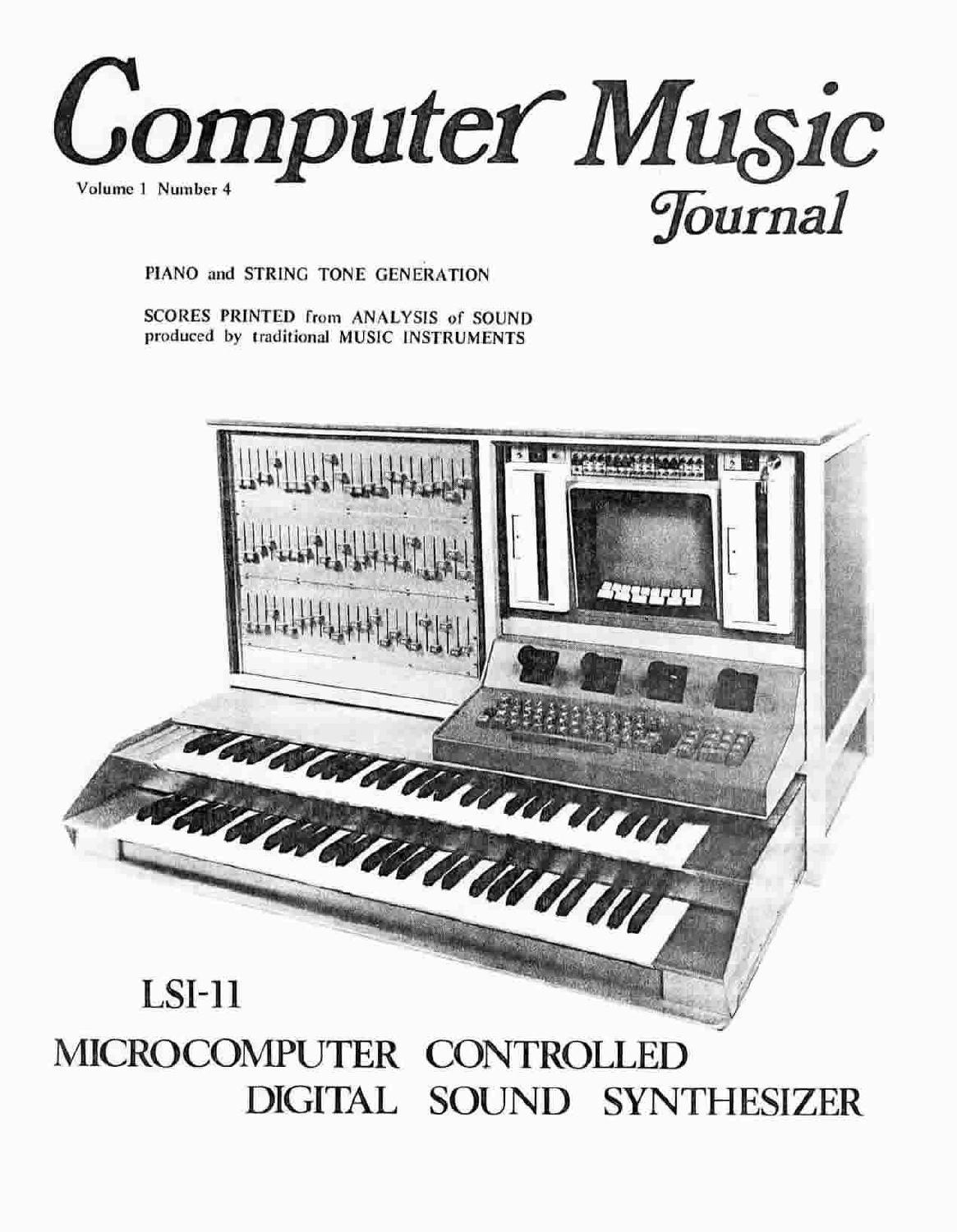## **A Portable Digital Sound Synthesis System**

## H. G. Alles Bell Laboratories ' Murray Hills New Jersey 07974

A complete real time digital sound synthesis system has been constructed. In one compact unit (42" w x 25" h x 18"d, weighing  $\sim$ 300 lb). The following equipment has been included:

A. Digital Equipment Corp. LSI-11 based general purpose computing system with:

- 1. Two floppy discs with DMA controllers
- 2. A 64k word mapable memory for Table and 1/0 buffering
- 3. An ASCII AT&T gaphics video-terminal with full ASCII keyboard
- B. A performer interface that samples and independently filters the position of 256 input devices with  $\sim$ 7 bit resolution ( $\sim$ 100-200 different positions) at a 250hz sampling rate. The input devices include:
	- 1. Two 61 key organ type manuals (the position of each key is measured with 7 bit resolution, 250 times/sec)
	- 2. 72 slide levers
	- 3. Four 3-axis joysticks
	- 4. A variety of other things
- C. A 16 bit digital synthesizer operating at 30k samples/sec with:
	- 1. 32 FM sinewave oscillators (.002 hz frequency resolution and 14 bit accuracy)
	- 2. 32 FM oscillators that directly generate the first N  $(1 \le N \le 127)$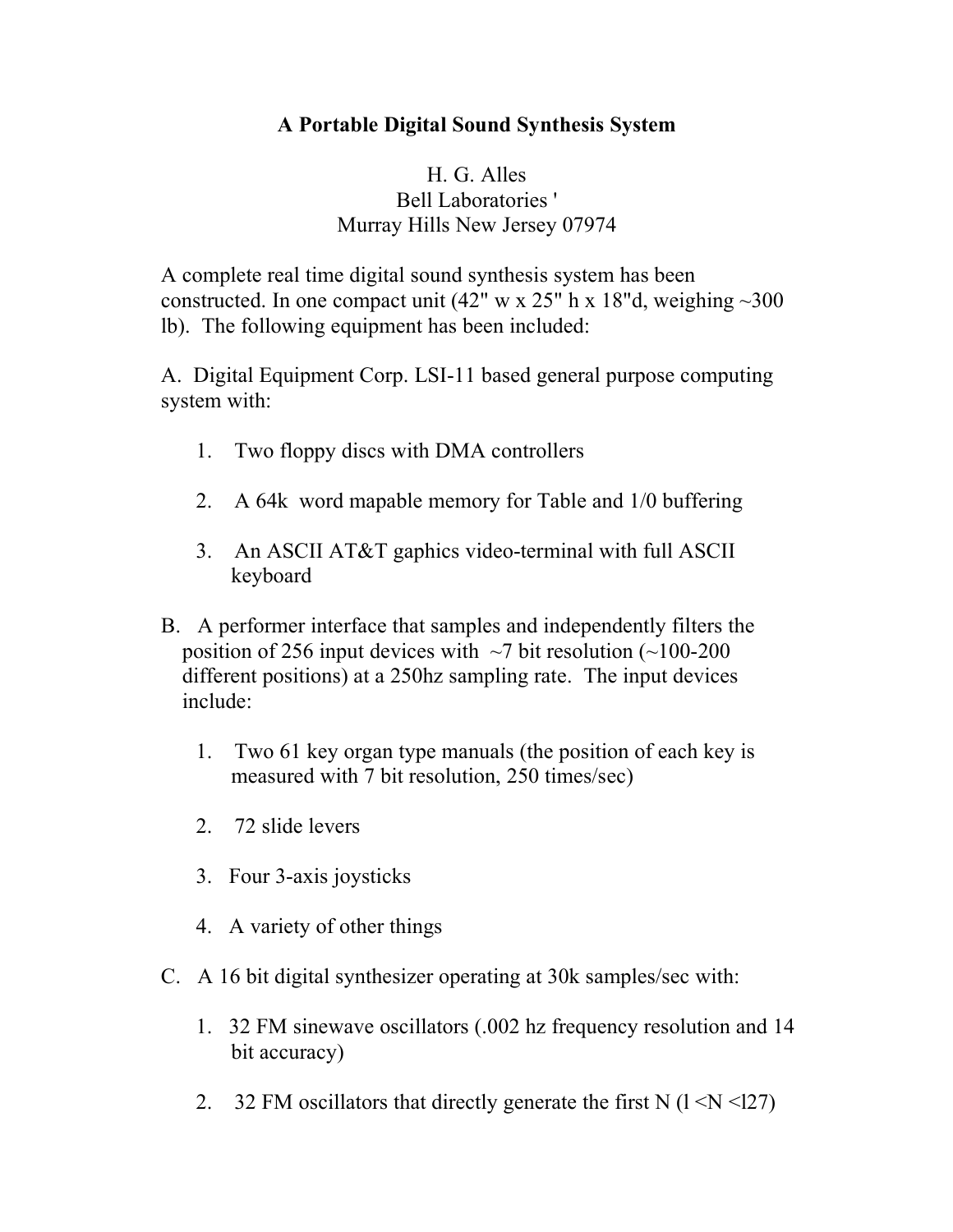harmonics of the specified frequency.

- 3. 32 completely programmable second order digital filters (two pole and two.zeros) that may be signal controlled
- 4. 32 AM (4 quadrant) multipliers
- 5. 256 envelope generators (linear or logarithmic)
- 6. A 2 second (48k word) digital reverberation and/or signal driven lookup table with 64 programmable taps
- 7. An array of 192 accumulating registers for interconnecting all the devices in any arbitrary way.
- 8. Four channels of 16 bit D/A output
- 9. Two channels of 14 bit A/D input
- 10. An array of 255 independent timers (1 ms resolution) with 16 FIFO's for sorting and storing timing events.

All the devices are bus interfaced to the LSI-11 computer and all the control words appear in LSI-11 address space (6k words). Approximately 1400 IC's are used in the entire system.

All of the system components have been designed to complement each other's capabilities. Special purpose hardware was constructed to perform those tasks which are repetitive and time consuming (timekeeping and performer input filtering).

Since there are no handwired connections between the input devices and the synthesizer hardware, and since synthesizer interconnections are accomplished through program loaded control registers, the whole system may be used in a variety of ways. For example:

A. All the control parameters may be specified in real time and at performance time.

B. Several files may be prepared in real time, but before the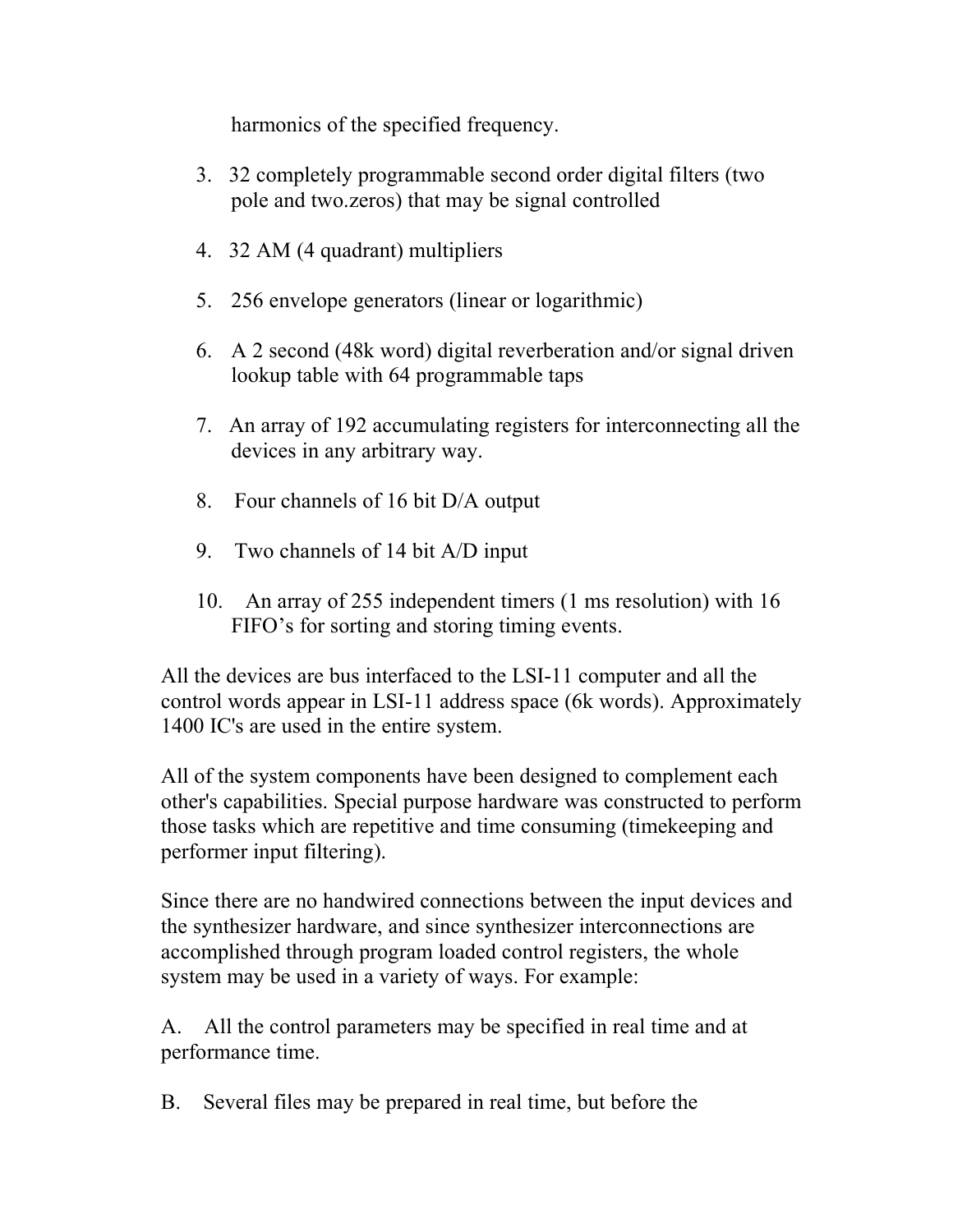performance. Then at performance time the files may be played with some subset of the control parameters supplied during performance.

C . Files may be prepared and/or edited in nonreal time, incrementally improving the original performance.

The total real time synthesis capacity depends, of course, on the type of synthesis techniques and configuration used. The LSI-11 and floppy disc multiple file system can support  $\sim$ 1000 parameter changes/sec. These parameters may be used to specify frequencies, envelopes, configuration changes, graphic displays, etc. This data rate should be able to generate ~100 reasonably complex notes per second.

This system is perhaps the first representative of a new generation of musical instruments that combines in one relatively portable unit all the hardware and interfaces necessary to produce in real time and in a performance environment sounds approaching the complexity of a modest orchestra.